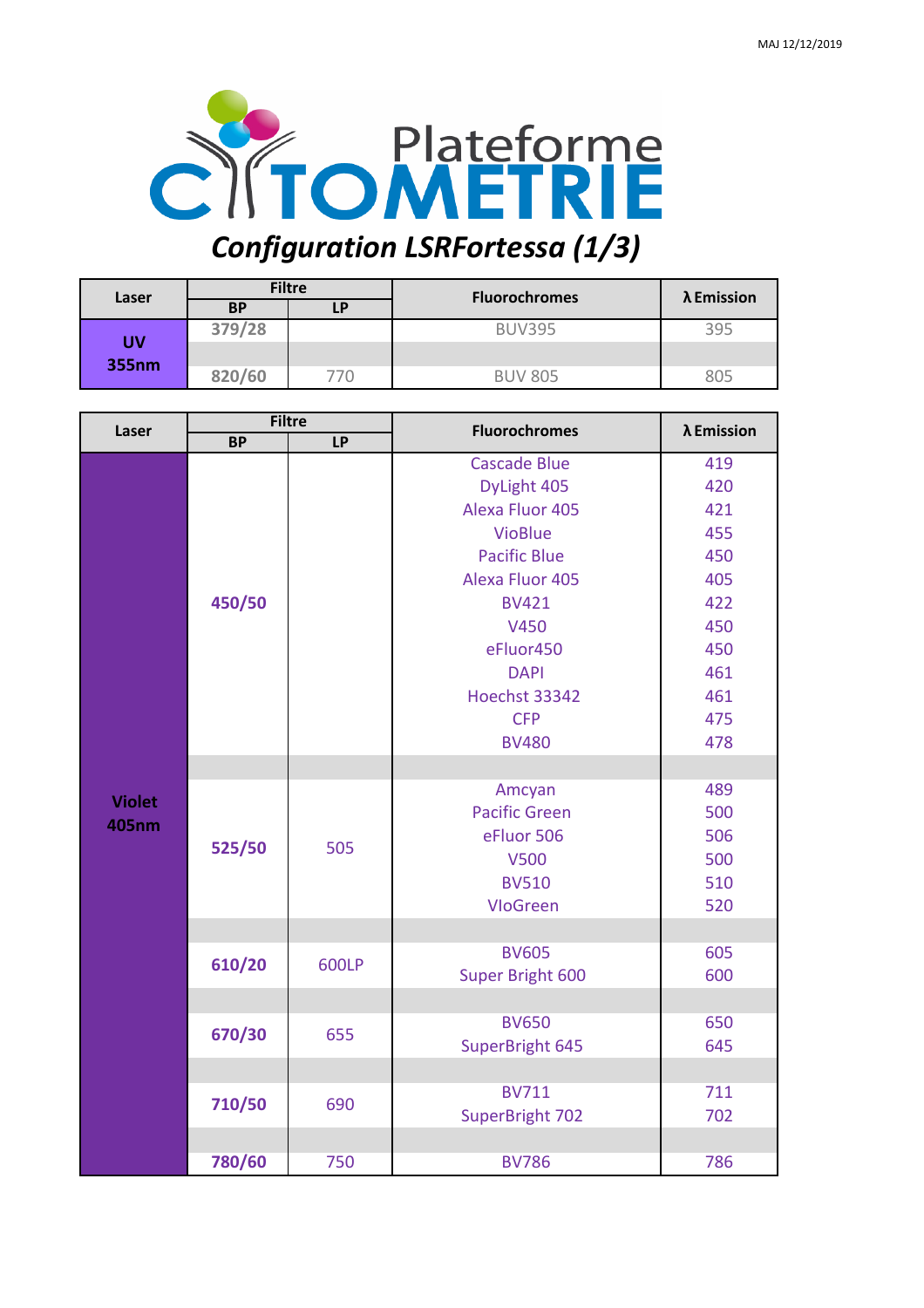| Laser                       | <b>Filtre</b> |           | <b>Fluorochromes</b> | λ Emission |
|-----------------------------|---------------|-----------|----------------------|------------|
|                             | <b>BP</b>     | <b>LP</b> |                      |            |
| <b>Bleu</b><br><b>488nm</b> | 530/30        | 505       | <b>FITC</b>          | 519        |
|                             |               |           | Alexa 488            | 520        |
|                             |               |           | <b>GFP</b>           | 510        |
|                             |               |           | Cy3                  | 560        |
|                             |               |           | <b>YFP</b>           | 527        |
|                             |               |           | <b>BB515</b>         | 515        |
|                             |               |           |                      |            |
|                             | 710/50        |           | <b>BB700</b>         | 700        |
|                             |               |           | PerCP                | 678        |
|                             |               |           | PerCP-Cy5.5          | 676        |
|                             |               | 685       | PerCP-eFluor710      | 710        |
|                             |               |           | PerCP-Vio700         | 700        |
|                             |               |           | PerCP-eFluor 710     | 710        |

## *Configuration LSRFortessa (2/3)*

| Laser             | <b>Filtre</b> |     | <b>Fluorochromes</b>  | λ Emission |
|-------------------|---------------|-----|-----------------------|------------|
|                   | <b>BP</b>     | LP  |                       |            |
|                   | 586/15        |     | Cy3                   | 566        |
|                   |               |     | dTomato               | 581        |
|                   |               |     | <b>RFP</b>            | 588        |
|                   |               |     | <b>PE</b>             | 575        |
|                   |               |     | <b>DesRed</b>         | 585        |
|                   |               |     |                       |            |
|                   |               |     | IP                    | 620        |
|                   |               |     | <b>PE-Texas Red</b>   | 616        |
|                   |               |     | mCherry               | 610        |
|                   |               |     | PE-Alexa 610          | 610        |
|                   | 610/20        | 600 | PE-eFluor 610         | 610        |
|                   |               |     | <b>PE-Vio615</b>      | 615        |
| <b>Jaune-Vert</b> |               |     | eFluor 615            | 615        |
|                   |               |     | PE-CF 594 / Alexa 594 | 594        |
| 561nm             |               |     |                       |            |
|                   | 670/30        | 635 | 7AAD                  | 647        |
|                   |               |     | PE-Cy5                | 670        |
|                   |               |     | Alexa <sub>668</sub>  | 668        |
|                   |               |     | PE-Alexa 680          | 680        |
|                   |               |     |                       |            |
|                   |               |     | <b>PE-Cy5.5</b>       | 675        |
|                   | 710/50        | 685 | PE-Alexa 700          | 700        |
|                   |               |     | <b>PE-Vio700</b>      | 700        |
|                   |               |     |                       |            |
|                   | 780/60        | 750 | PE-Alexa750           | 750        |
|                   |               |     | <b>PE-Vio770</b>      | 770        |
|                   |               |     | PE-Cy7                | 778        |